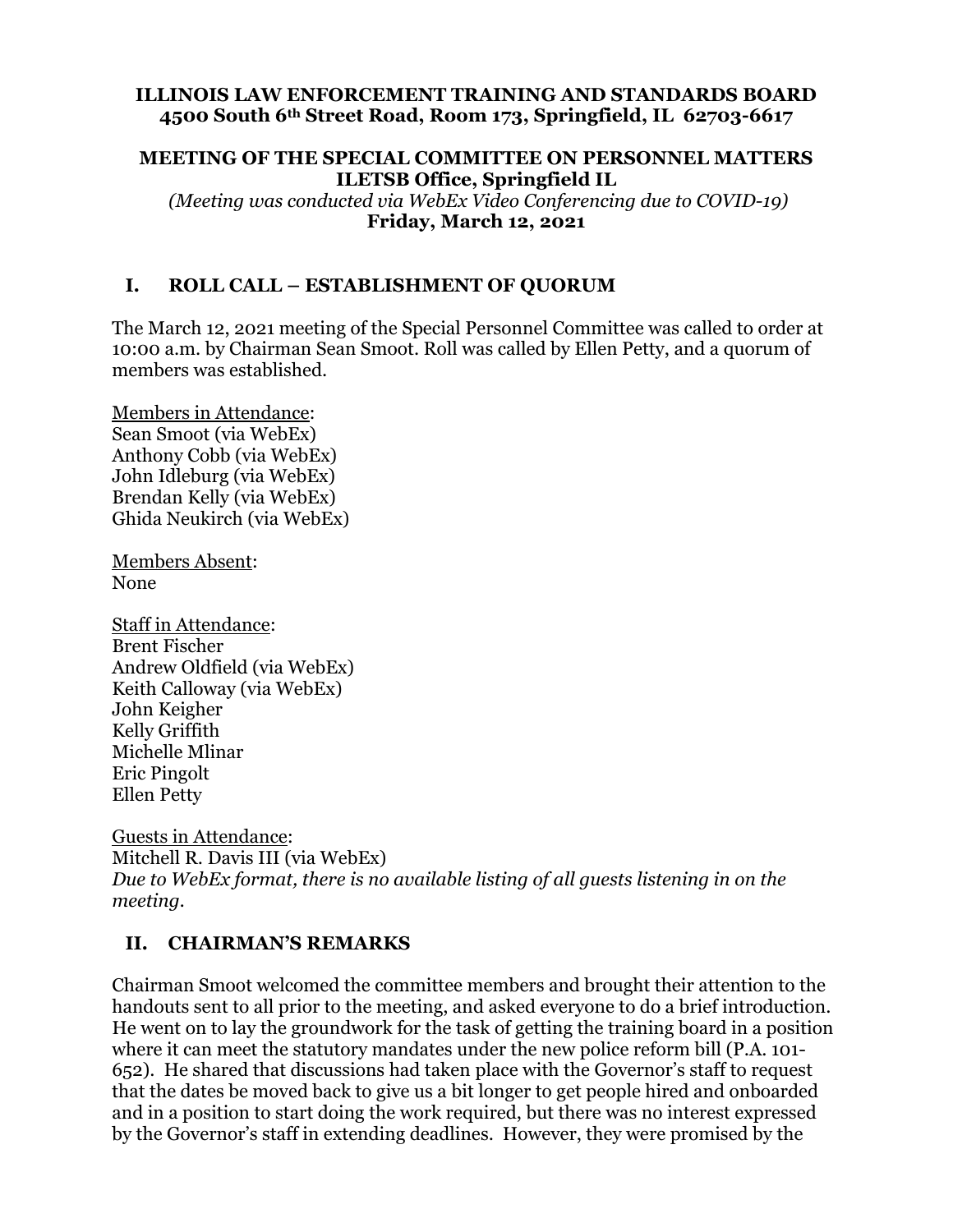Governor's staff that we will get the resources that we need to make the hires needed in an expeditious way, including a dedicated liaison person with CMS to walk our hires through that process, help preparing postings, etc.

Director Kelly gave some insight into the hiring process under CMS and the time and effort involved in hiring of personnel, and shared that he spoke to the Governor's General Counsel's office about the matter and they questioned the ability to meet the hiring deadline. He believes it will be critical to provide feedback to the policy makers in both the legislature and the governor's office about the size and scope of the number of people that need to be hired and the time involved in the hiring process, even in an expeditious manner.

Chairman Smoot agreed and commented that we really need to step up and make every attempt to meet the challenges that we have in front of us and even if it's an impossible task, it won't be impossible because of us. If there are delays involved with CMS or the Governor's Office, that's one thing, but we need to make sure that we are doing what needs to be done in a timely manner. Chief Davis agreed and plans to share that information in his upcoming meetings.

# **III. REVIEW OF BOARD PROPOSALS**

# **A. Organizational Chart**

Director Fischer gave an overview of the work done to date on increasing our appropriation, headcount, and office space, sharing where we are currently and where we need to be. The proposed Org Chart was shared on the screen and he went through the various divisions, explaining his thoughts and ideas regarding the positions proposed and how they relate to the responsibilities that will now fall to the Board staff under P.A. 101-652. He also gave some background on the two pending exempt appointments he has been waiting on approval to process, one since the fall of 2020.

There were a number of questions regarding the job descriptions of current and planned positions, position titles and classifications, and the process involved with getting positions developed and approved by CMS in order to be able to post them for hiring. Additional information in these areas was requested to be sent to the committee members for review. Additionally, an updated Org Chart clearly showing existing positions, top priority hires to get the Board up to its current approved headcount, and next tier hires to reach the 40 approved headcount for FY22 was requested.

# **B. Position Spreadsheet**

There were questions about where the field investigators and other staff would be assigned throughout the state. Director Fischer advised that he had put together a preliminary map outlining districts across the state and that he would share that with the committee as soon as it was fully developed.

There was discussion regarding the Board's new responsibilities with regard to investigations of complaints, decertification, and the hearing process involved, and what